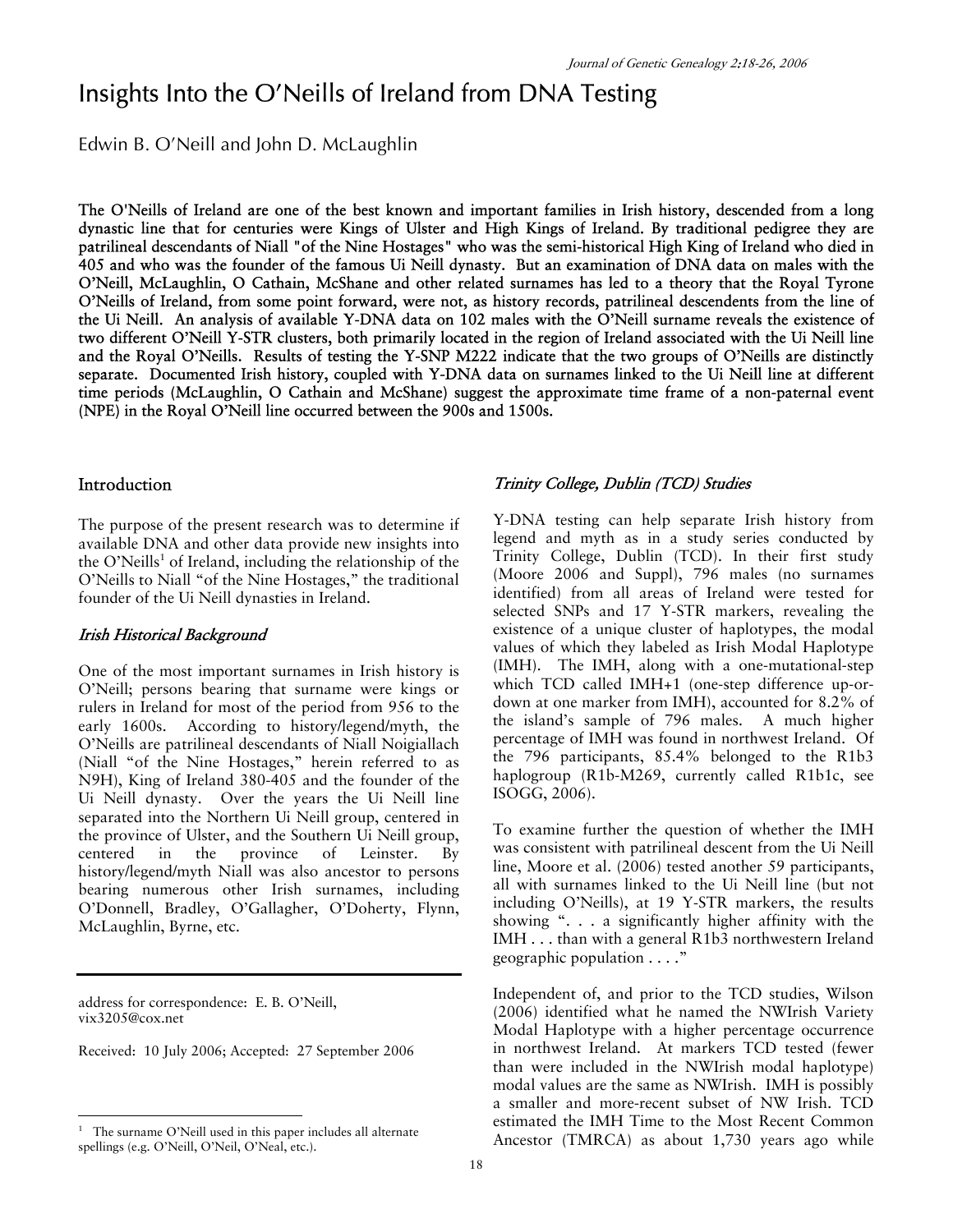others believe the NWIrish line is 3,000 to 5,000 years old. For example, the estimate by McEwen (2006) is 3,362 years. For the remainder of this article, the modal haplotype for all IMH and NWIrish haplotypes will be referred to as the Northwest Irish Modal Haplotype (NWIMH) and haplotypes that cluster around the NWIMH will be referred to as the Northwest Irish Variety (NWI).

Through 19-Marker Y-STR tests a second TCD study by McEvoy and Bradley (2006) (data, shown at McEvoy (2006)), examined 1,325 males of selected surnames including 80 O'Neills from all areas of Ireland. Other than their surname and location in Ireland, the O'Neill participants were anonymous.

### Methods

The present study used the Y-STR data on the 80 O'Neills identified in the TCD surname study, supplemented with data from six additional DNA sources on O'Neills (and McLaughlins, O Cathains, McShanes and others). These sources were, the Y-STR database of Sorenson Molecular Genealogy Foundation (SMGF), Y-Base, Y-Search, the surname projects of Family Tree DNA (FTDNA), the Clan McShane-Johnson-MacSeai'n (McS) website and a separate McShane Family website.

SMGF has an extensive collection of haplotypes from samples donated for research purposes with online access and a surname-search capability. The Y-Search and Y-Base databases also allow for searches by surname. The FTDNA projects provide Y-DNA test results for specific participants, many of whom have also uploaded their results to Y-Search; these participants are identified by kit number. McS includes Y-DNA test results for several McShane, O'Neill and related surnames while The McShane Family website shows results for several McShanes. Y-STR haplotypes for 22 O'Neills were extracted from the six sources, which were then added to the 80 haplotypes from the TCD study, resulting in an overall total of 102.

#### Results

A most important finding was the presence of at least two distinct clusters within the 102 haplotypes, one associated with NWI, the other not. We have named the second cluster the O'Neill Variety (ON) and the modal haplotype for this cluster, the O'Neill Modal Haplotype (ONMH). Restricting the clusters to those haplotypes which are one-step up-or-down at two markers or less from NWIMH or ONMH there are twelve O'Neills in the NWI group but more than twice as many, 30 haplotypes, in the ON cluster. The remaining 62 O'Neills were apparently unrelated to the two largest clusters, representing multiple independent origins of the surname.

Table 1 displays those 12 O'Neills who form the NWI cluster. The authors have arbitrarily included in this table only those haplotypes within two mutational steps of the modal values, but a later table will include haplotypes of more mutational steps, but confined to territories associated with the Northern Ui Neill and the Tyrone O'Neills (O'Neills from in and around County Tyrone). Because the great majority of subjects was from the McEvoy and Bradley TCD study, the table displays only the 19 markers used in that study. More markers were available for the non-TCD-study participants, but those are omitted in Table 1. The TCD study tested a few markers not available in the other sources, so, where appropriate, some values are left blank in the table. "ON-X" denotes a participant from the TCD study, "O-N29907" and "O- $49120$ " are from the FTDNA O'Neill Project, showing their kit numbers, and "N-2274" is from the FTDNA Neal-O'Neal Project, also labeled by kit number. It is noted that 2 has been added to the DYS values of the TCD study for DYS 461 to make it compatible with conventions used by FTDNA, DNAH, DNA-FP, etc. Y-Search, Y-Base, SMGF and the two McShane sources did not yield any additional O'Neills beyond those included in Table 1.

Table 2 shows the Y-STR haplotypes for the 30 O'Neills of the O'Neill Variety. Of the 30, 13 had identical 19/19 matches, 2 had 16/16 matches, 10 had 18/19 matches, 1 had 15/16, 2 had 11/12 and 2 had 17/19. The table illustrates that this ON Variety is a very tightly clustered group, indicative of a very recent origin. Expanding the restrictions to 3 mismatches, yields only two more O'Neills. It is noted that, using only their 80 O'Neills and haplotypes within one mutational step or less of ONMH, McEvoy and Bradley estimated the TMRCA of about 1,100 years (about the year 900), very close to the time frame of the grandson of Niall Glundubh, Domhnall "of Armagh", said to be the first to use the surname O'Neill. It is also noted that, in the TCD surname study, there were only two non-O'Neills closer than a 16/19 match with ONMH (McNeice and McVeigh).

In Table 2  $O'N^{13}$  designates thirteen O'Neills from the TCD study (ON2, ON3, ON11, ON16, ON24, ON25, ON39, ON41, ON43, ON53, ON61, ON65, and ON71), all with haplotypes identical to the ONMH; other ON's identify other TCD O'Neills; "SX" designates a SMGF participant, "O-X", a FTDNA O'Neill Surname Project participant with his kit number, and McS-1 an O'Neill listed at the McS site. Note: one repeat has been added to DYS 461 on all the SMGF haplotypes for compatibility with current standards.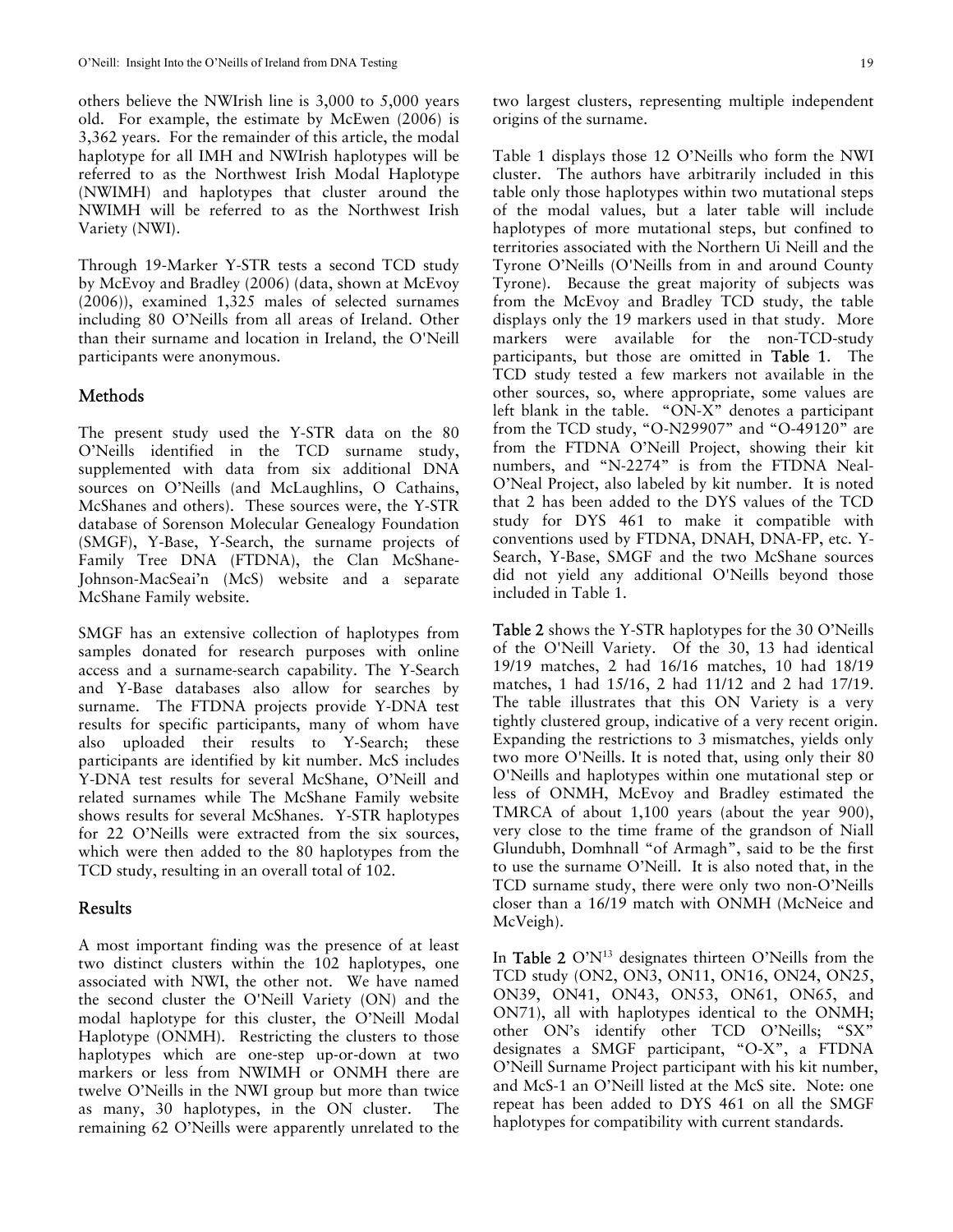| <b>DYS</b>      |    | 3  | 3   | 3  | 3  | 3  | 4 | 4  | 4  | 4   | 4  | 4  | 3     | 3    | 4  | 4  | 4              | 3  | 3  |
|-----------------|----|----|-----|----|----|----|---|----|----|-----|----|----|-------|------|----|----|----------------|----|----|
|                 | 9  | 8  | 9   | 9  | 9  | 9  | 3 | 3  | 3  | 3   | 3  | 3  | 8     | 8    | 6  | b  | 6              | 8  | 8  |
|                 |    | 8  | 0   | л  | ി  | 3  | 4 |    | o  | 7   | 8  | 9  | $9 -$ | $9-$ |    | 1  | $\overline{2}$ |    |    |
|                 |    |    |     |    |    |    |   |    |    |     |    |    |       | 2    |    |    |                | a  | h  |
| NWIMH           | 14 | 12 | 25  | 11 | 14 | 13 | 9 | 11 | 12 | 15  | 12 | 12 | 13    | 29   | 11 | 12 | 11             | 11 | 13 |
| <b>ON62</b>     | 14 | 12 | 25  | 11 | 14 | 13 | 9 | 11 | 12 | 15  | 12 | 12 | 13    | 29   | 11 | 12 | 11             | 11 | 13 |
| <b>ON31</b>     | 14 | 12 | 25  | 11 | 14 | 13 | 9 | 11 | 12 | 1.5 | 11 | 12 | 13    | 29   | 11 | 12 | 11             | 11 | 13 |
| <b>ON68</b>     | 14 | 12 | 2.5 | 10 | 14 | 13 | 9 | 11 | 12 | 1.5 | 12 | 12 | 13    | 29   | 11 | 12 | 11             | 11 | 13 |
| <b>ON76</b>     | 14 | 12 | 2.5 | 10 | 14 | 13 | 9 | 11 | 12 | 1.5 | 12 | 12 | 13    | 29   | 11 | 12 | 11             | 11 | 13 |
| ON <sub>1</sub> | 14 | 12 | 25  | 11 | 14 | 13 | 9 | 11 | 12 | 14  | 12 | 12 | 13    | 29   | 11 | 12 | 11             | 11 | 13 |
| O-N29907        | 14 | 12 | 25  | 11 | 14 | 12 |   |    |    |     |    | 12 | 13    | 29   |    |    |                | 11 | 13 |
| <b>ON57</b>     | 14 | 12 | 25  | 11 | 14 | 13 | 9 | 11 | 12 | 1.5 | 12 | 13 | 13    | 29   | 11 | 12 | 11             | 11 | 14 |
| <b>ON44</b>     | 15 | 12 | 25  | 12 | 14 | 13 | 9 | 11 | 12 | 15  | 12 | 12 | 13    | 29   | 11 | 12 | 11             | 11 | 13 |
| <b>ON22</b>     | 14 | 12 | 25  | 11 | 14 | 13 | 9 | 11 | 12 | 15  | 12 | 11 | 13    | 29   | 11 | 11 | 11             | 11 | 13 |
| <b>ON19</b>     | 14 | 12 | 25  | 11 | 14 | 13 | 9 | 11 | 12 | 1.5 | 12 | 11 | 13    | 29   | 11 | 11 | 11             | 11 | 13 |
| O-49130         | 14 | 12 | 25  | 11 | 13 | 13 |   |    |    | 15  | 12 | 12 | 13    | 29   | 11 |    |                | 11 | 14 |
| N-2274          | 15 | 12 | 25  | 12 | 14 | 13 |   |    |    |     |    | 12 | 13    | 29   |    |    |                | 11 | 13 |

Table 1 O'Neills with NWIrish Variety Haplotypes

Table 2 O'Neills with O'Neill Variety Haplotypes

|                          | 1  | 3      | 3             | 3      | 3      | 3      | 4      | 4      | 4      | 4      | 4      | 4      | 3         | 3         | 4      | 4      | 4                   | 3      | 3           |
|--------------------------|----|--------|---------------|--------|--------|--------|--------|--------|--------|--------|--------|--------|-----------|-----------|--------|--------|---------------------|--------|-------------|
|                          | 9  | 8<br>8 | 9<br>$\Omega$ | 9<br>1 | 9<br>2 | 9<br>3 | 3<br>4 | 3<br>5 | 3<br>6 | 3<br>7 | 3<br>8 | 3<br>9 | 8<br>$9-$ | 8<br>$9-$ | 6<br>0 | 6<br>1 | 6<br>$\overline{2}$ | 8<br>5 | 8<br>5      |
|                          |    |        |               |        |        |        |        |        |        |        |        |        | 1         | 2         |        |        |                     | a      | $\mathbf b$ |
| <b>ONMH</b>              | 14 | 12     | 24            | 11     | 13     | 13     | 9      | 12     | 12     | 15     | 12     | 11     | 13        | 30        | 11     | 12     | 11                  | 12     | 15          |
| $O'N^{13}$               | 14 | 12     | 24            | 11     | 13     | 13     | 9      | 12     | 12     | 15     | 12     | 11     | 13        | 30        | 11     | 12     | 11                  | 12     | 15          |
| S <sub>1</sub>           | 14 | 12     | 24            | 11     | 13     | 13     |        |        |        | 1.5    | 12     | 11     | 13        | 30        | 11     | 12     | 11                  | 12     | 15          |
| $\overline{\mathsf{S5}}$ | 14 | 12     | 24            | 11     | 13     | 13     |        |        |        | 15     | 12     | 11     | 13        | 30        | 11     | 12     | 11                  | 12     | 15          |
| ON <sub>5</sub>          | 14 | 12     | 24            | 11     | 13     | 13     | 9      | 11     | 12     | 15     | 12     | 11     | 13        | 30        | 11     | 12     | 11                  | 12     | 15          |
| <b>ON29</b>              | 14 | 12     | 24            | 11     | 13     | 13     | 9      | 11     | 12     | 15     | 12     | 11     | 13        | 30        | 11     | 12     | 11                  | 12     | 15          |
| <b>ON30</b>              | 14 | 12     | 24            | 10     | 13     | 13     | 9      | 12     | 12     | 15     | 12     | 11     | 13        | 30        | 11     | 12     | 11                  | 12     | 15          |
| <b>ON38</b>              | 14 | 12     | 24            | 10     | 13     | 13     | 9      | 12     | 12     | 15     | 12     | 11     | 13        | 30        | 11     | 12     | 11                  | 12     | 15          |
| <b>ON27</b>              | 14 | 12     | 24            | 11     | 13     | 13     | 9      | 12     | 12     | 15     | 12     | 12     | 13        | 30        | 11     | 12     | 11                  | 12     | 15          |
| <b>ON32</b>              | 14 | 12     | 24            | 11     | 13     | 13     | 9      | 12     | 12     | 15     | 12     | 11     | 13        | 29        | 11     | 12     | 11                  | 12     | 15          |
| <b>ON35</b>              | 14 | 12     | 24            | 11     | 13     | 13     | 9      | 12     | 12     | 15     | 12     | 11     | 13        | 30        | 10     | 12     | 11                  | 12     | 15          |
| <b>ON80</b>              | 14 | 12     | 24            | 11     | 13     | 13     | 9      | 12     | 12     | 15     | 12     | 11     | 13        | 30        | 11     | 13     | 11                  | 12     | 15          |
| O-36315                  | 14 | 12     | 24            | 11     | 13     | 13     | 9      | 12     | 12     | 15     | 12     | 11     | 13        | 30        | 11     | 12     | 11                  | 11     | 15          |
| $McS-1$                  | 14 | 12     | 24            | 11     | 13     | 13     |        |        |        | 15     |        | 11     | 13        | 30        |        |        |                     | 11     | 15          |
| O-42891                  | 14 | 12     | 24            | 11     | 13     | 13     |        |        |        | 15     |        | 11     | 13        | 30        |        |        |                     | 11     | 15          |
| <b>ON21</b>              | 14 | 12     | 24            | 11     | 13     | 13     | 9      | 12     | 12     | 15     | 12     | 11     | 13        | 30        | 11     | 12     | 11                  | 12     | 16          |
| S <sub>2</sub>           | 14 | 12     | 24            | 11     | 13     | 13     |        |        |        | 15     | 12     | 12     | 13        | 30        | 11     | 12     | 11                  | 11     | 15          |
| <b>ON59</b>              | 14 | 12     | 24            | 11     | 13     | 13     | 9      | 11     | 12     | 15     | 12     | 11     | 13        | 30        | 11     | 12     | 11                  | 13     | 15          |
| <b>ON60</b>              | 14 | 12     | 24            | 11     | 13     | 13     | 9      | 12     | 12     | 15     | 12     | 11     | 13        | 29        | 12     | 12     | 11                  | 12     | 15          |

It is important to examine the frequency of occurrence of these two clusters of O'Neills in those areas associated with the Royal O'Neills (Tyrone O'Neills) and the Northern Ui Neill, those situated in the north and west of Ireland in the present counties of Tyrone, Armagh and Antrim and those where natural migration might have been expected (Counties Derry, Monaghan and Donegal). It is noted there were also unrelated septs of O'Neills located in Thomond (Counties Clare, North Limerick and North Tipperary), Co. Carlow, and the Decies (Counties Waterford and South Tipperary) (MacLysaght, 1985).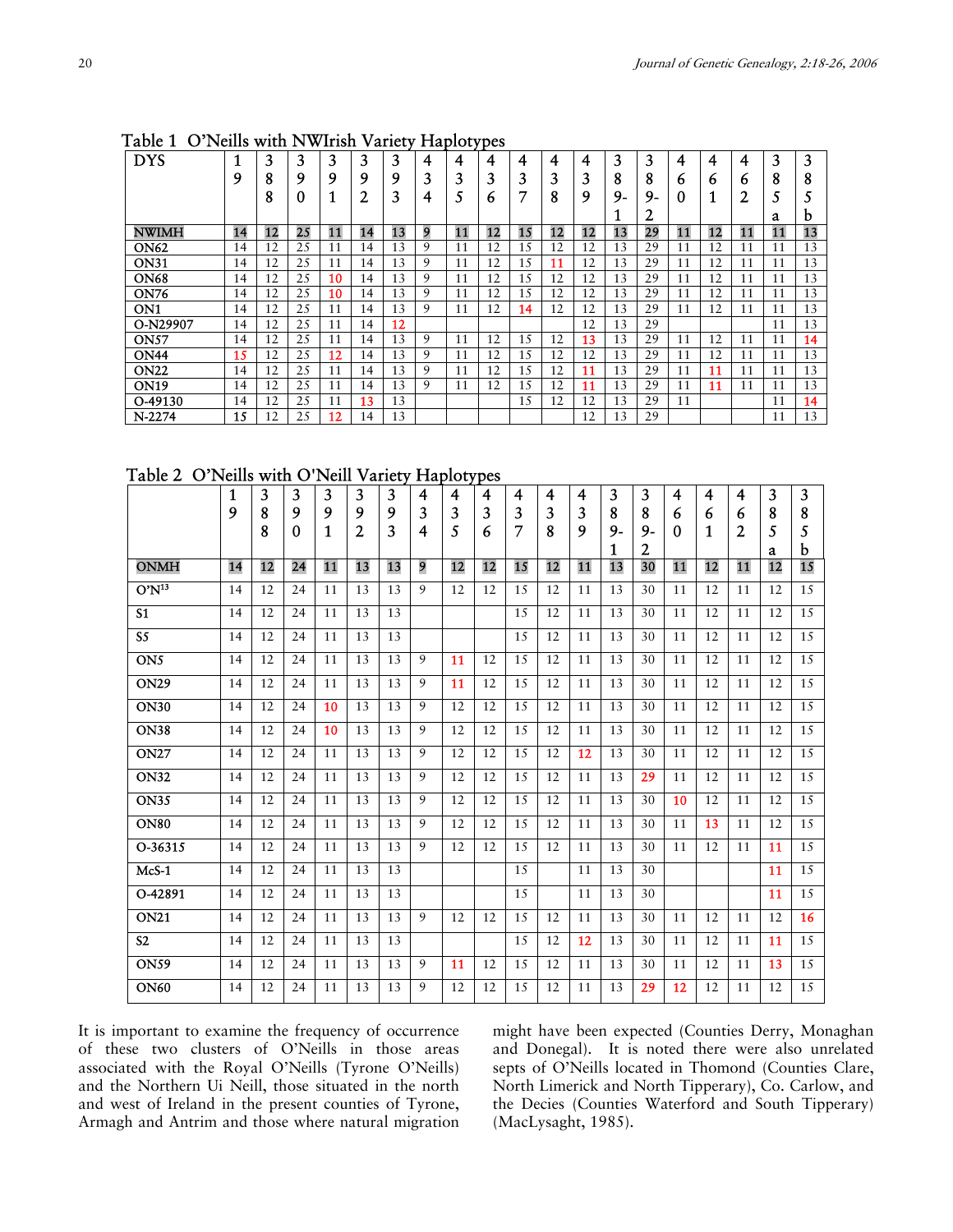Nearly all of the O'Neill study sample subjects who were not in the TCD study were unable to identify the province or county of origin in Ireland, so they are excluded from what follows. The 80 TCD O'Neill subjects were from: Ulster (30), Munster (17), Leinster (11), Connaught (6), Unknown Ireland (7) and Outside Ireland (9), where the province listed was the domicile of the paternal grandfather of the participant. Table 3 shows the provinces and counties of origin for these subjects.

Examining only R1b and those O'Neills identified by TCD as being from the territory of the Tyrone O'Neills results in 27 O'Neills. Because NWI is an older cluster, it is difficult to determine with Y-DNA alone which of the O'Neills are actually related to NWI. Table 4 identifies the percentage of those 27 in the TCD study which are in the NWI and ON clusters, depending on how many mutational steps are allowed in each cluster.

Table 4 shows that, for entries from Tyrone O'Neill territory, NWI and ON together represent a large percentage of O'Neills in the area.

Table 5 compares the ONMH and the NWIMH, showing differences at 7 of 19 markers.

Using all 102 O'Neills and markers beyond those used by TCD it is possible to propose an expanded ONMH and to compare it to the NWIMH. Such an expansion is shown in Table 6, but it is only preliminary because of the small database.

### Other Surnames Linked to NWIrish

According to the traditional pedigrees and mythology of Ireland most of the septs in the northwest of Ireland descend from either Niall of the Nine Hostages (N9H) or one of his two brothers, Brian (or Brion) and Fiachrach. Descendants of Brian and Fiachrach are referred to as "Connachta," or descendants of Conn "of the Hundred Battles", an earlier ancestor of Niall. The descendants of Niall in the northwest, according to these traditions, are mainly Cenel Conaill or Cenel Eoghain, meaning descended from Conal gulban or Eoghain, sons of Niall.

Table 5 ONMH and NWIMH Comparisons

| Table 3 Distribution of TCD O'Neill and NWIrish            |                                                                                                |  |  |
|------------------------------------------------------------|------------------------------------------------------------------------------------------------|--|--|
| Varieties in Ireland                                       |                                                                                                |  |  |
| $\mathbf{D}_{\text{model}}$ of $\mathbf{D}_{\text{model}}$ | $\Gamma$ T <sub>2</sub> 1 $\Gamma$ $\Lambda$ $\Gamma$ $\Gamma$ $\Lambda$ $\overline{\text{W}}$ |  |  |

| Province/County        | Total                     | ON                      | NWI                     |
|------------------------|---------------------------|-------------------------|-------------------------|
| 1. Ulster              |                           |                         |                         |
| Tyrone                 | 14                        | 7                       | $\overline{2}$          |
| Derry                  | $\overline{3}$            | $\overline{3}$          | $\overline{0}$          |
| Armagh                 | $\overline{3}$            | $\overline{1}$          | $\boldsymbol{0}$        |
| Antrim                 | $\overline{\overline{3}}$ | $\overline{0}$          | $\boldsymbol{0}$        |
| Donegal                | $\overline{2}$            | $\mathbf{1}$            | $\overline{0}$          |
| Monaghan               | $\overline{2}$            | $\boldsymbol{0}$        | $\overline{2}$          |
| Down                   | $\overline{2}$            | $\overline{0}$          | $\overline{0}$          |
| Other                  | $\overline{1}$            | $\boldsymbol{0}$        | $\overline{0}$          |
| <b>Total Ulster</b>    | $\overline{30}$           | $\overline{12}$         | 4                       |
| 2. Leinster            |                           |                         |                         |
| Dublin                 | 5                         | $\overline{2}$          | $\mathbf{1}$            |
| Carlow                 | $\overline{1}$            | $\overline{0}$          | $\overline{0}$          |
| Kilkenny               | $\overline{3}$            | $\overline{0}$          | $\boldsymbol{0}$        |
| Laois                  | $\overline{1}$            | $\overline{0}$          | $\overline{0}$          |
| Wicklow                | $\overline{1}$            | $\boldsymbol{0}$        | $\boldsymbol{0}$        |
| Total Leinster         | $\overline{11}$           | $\overline{2}$          | $\overline{\mathbf{1}}$ |
| 3. Munster             |                           |                         |                         |
| Clare                  | $\overline{2}$            | $\mathbf{1}$            | $\mathbf{0}$            |
| Cork                   | $\overline{6}$            | $\overline{1}$          | $\boldsymbol{0}$        |
| Kerry                  | $\overline{1}$            | $\overline{0}$          | $\boldsymbol{0}$        |
| Limerick               | $\overline{6}$            | $\mathbf 1$             | $\boldsymbol{0}$        |
| Tipperary              | $\overline{1}$            | $\overline{0}$          | $\overline{0}$          |
| Waterford              | $\overline{1}$            | $\overline{0}$          | $\overline{0}$          |
| <b>Total Munster</b>   | $\overline{17}$           | $\overline{\mathbf{3}}$ | 0                       |
| 4. Connaught           |                           |                         |                         |
| Mayo                   | $\mathfrak{Z}$            | $\mathbf{1}$            | $\boldsymbol{0}$        |
| Sligo                  | $\overline{3}$            | $\mathbf{1}$            | $\overline{0}$          |
| <b>Total Connaught</b> | $\overline{6}$            |                         | $\overline{0}$          |
| 5. "Ireland"           | $\overline{7}$            | $\frac{2}{2}$           | $\overline{\mathbf{1}}$ |
| 6. Outside Ireland     | 9                         |                         | $\overline{0}$          |

Table 4 Percentage of NWIrish and O'Neill Varieties with Different Mutational Steps from the Modal Haplotype

| Mutational<br><b>Steps</b> |       |       | Δ     | J     | $* *$<br>$3+$ |
|----------------------------|-------|-------|-------|-------|---------------|
| NWI                        | 3.7%  | 3.7%  | 14.8% | 25.9% | 29.6%         |
| NC.                        | 25.9% | 40.7% | 44.4% | 48.1% | 48.1%         |

\*\* Includes some two-mutational steps at the same marker

| - - - - -    |    |                              |    |           |    |           |  |          |                            |    |    |          |                         |                |      |                        |                 |    |          |
|--------------|----|------------------------------|----|-----------|----|-----------|--|----------|----------------------------|----|----|----------|-------------------------|----------------|------|------------------------|-----------------|----|----------|
| <b>DYS</b>   |    | ت                            |    |           |    | ີ         |  |          |                            |    |    |          |                         |                |      |                        |                 |    | سم       |
|              | Ω  |                              |    |           | Ω  |           |  |          |                            |    |    |          |                         | o              | O    |                        |                 |    | 0        |
|              |    |                              |    |           | -  | . .       |  |          | Ю                          | -  |    |          |                         |                |      |                        | -               | ر. | <u>ب</u> |
|              |    |                              |    |           |    |           |  |          |                            |    |    |          |                         | $\cdots$<br>11 |      |                        |                 | a  | υ        |
| <b>ONMH</b>  | 14 | $1^{\circ}$<br>∸             | 24 | <b>II</b> | 13 | 1 ^<br>13 |  | יי<br>14 | $\triangleleft$<br>$\perp$ | ᆚ  | 12 | ≖≖       | $\sim$<br>⊥J            | 30             | - 11 | $1^{\circ}$<br>$\perp$ | -1-1<br>$\perp$ |    | ᆚ        |
| <b>NWIMH</b> | 14 | $1^{\circ}$<br>┸ <del></del> | ںے | <b>II</b> | 14 | 13        |  | . .      | $\sim$<br><b>I</b>         | ⊥◡ | 12 | - -<br>∸ | $\mathbf{\hat{}}$<br>⊥J | 29<br>∠        | - 11 | $\triangleleft$<br>ᆠ   | -4 -4<br>. .    |    | . .      |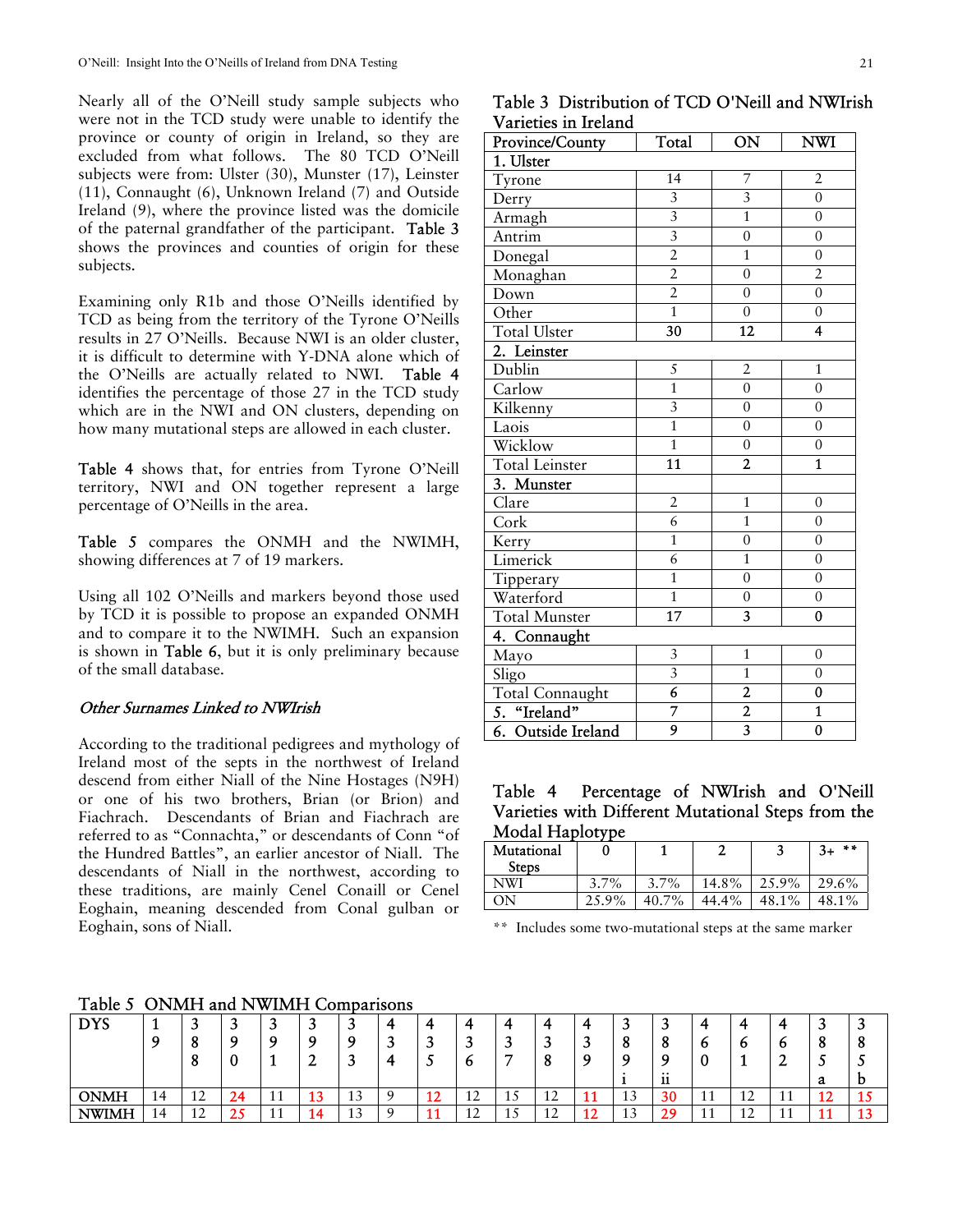| <b>DYS</b> | <b>NWIMH</b> | <b>ONMH</b> | <b>DYS</b> | <b>NWIMH</b> | <b>ONMH</b>     | <b>DYS</b>       | <b>NWIMH</b> | <b>ONMH</b> |
|------------|--------------|-------------|------------|--------------|-----------------|------------------|--------------|-------------|
| 19         | 14           | 14          | 441        | 13           |                 | 462              | 11           | 11          |
| 385a       | 11           | 12          | 442        | 12           | 13              | 463              | 22           |             |
| 385b       | 13           | 15          | 444        | 12           |                 | 464a             | 15           | 15          |
| 388        | 12           | 12          | 445        | 12           |                 | 464b             | 16           | 15          |
| 389-1      | 13           | 13          | 446        | 13           |                 | 464c             | 16           | 17          |
| 389-2      | 29           | 30          | 447        | 25           | 25              | 464d             | 17           | 17          |
| 390        | 25           | 24          | 448        | 18           | 19 <sup>°</sup> | 570              | 17           |             |
| 391        | 11           | 11          | 449        | 30           |                 | 576              | 18           |             |
| 392        | 14           | 13          | 452        | 11           |                 | 607              | 16           |             |
| 393        | 13           | 13          | 454        | 11           | 11              | IB <sub>07</sub> | 10           |             |
| 425        | 12           |             | 455        | 11           | 11              | A10              | 13           |             |
| 426        | 12           | 12          | 456        | 17           | 15              | C <sub>4</sub>   | 23           |             |
| 434        | 9            | 9           | 458        | 17           | 17              | CDYa             | 37           |             |
| 435        | 11           | 12          | 459a       | 9            | 9               | CDYb             | 39           |             |
| 436        | 12           | 12          | 459b       | 10           | 10              | <b>GATAH</b>     | 11           | 11          |
|            |              |             |            |              |                 | 4                |              |             |
| 437        | 15           | 15          | 460        | 11           | 11              | YCAiia           | 19           | 19          |
| 438        | 12           | 12          | 461        | 12           | 12              | YCAiib           | 23           | 23          |
| 439        | 12           | 11          |            |              |                 |                  |              |             |

Table 6 Comparison of NWIMH and Expanded ONMH

The Trinity College team listed the following surnames as having haplotypes (with number) matching the NWIrish Variety:

(O')Gallagher (12), (O')Boyle (9), (O')Doherty (5), O'Donnell (4), O'Connor (3), Cannon (3), Bradley (2), O'Reilly (2), Flynn (2), (Mc)Kee (2), Campbell (1), Devlin (1), Donnelly (1), Egan (1), Gormley (1), Hynes (1), McCaul (1), McGovern (1), McLoughlin (1), McManus (1), McMenamin (1), Molloy (1), O'Kane (1), O'Rourke (1), and Quinn (1).

STR analysis (data not shown) of the same surnames in public databases such as Y-Search confirm that at least some participants in each surname project match the NWI.

These surnames can be divided into clan names, following Irish traditions, as follows:

Cenel Conaill: O'Gallagher, O'Boyle, O'Doherty, O'Donnell, Cannon, McMenamin.

Cenel Eoghain: Bradley, Devlin, Donnelly, Gormley, McCaul, Campbell, McLaughlin, O'Kane, Quinn.

Ui Briuin: O'Connor, O'Reilly, Hynes, Flynn, McGovern, McManus, O'Rourke

No surnames of the Clan Ui Fiachrach were mentioned by the Trinity team, but several haplotypes of surnames of that clan were found in the Y-Search database that match the NWI: O'Dowd, O'Shaunnessy.

In addition to the Irish matches, a large number of people with Scottish surnames also match the NWI, as do a lesser number of English surnames. There are also many surname matches in Ireland itself that cannot be assigned a definite clan affiliation, a good number of which were probably late Plantation Period stock of the  $17<sup>th</sup>$  century, when English and Scottish adventurers were granted huge tracts of land in northern Ireland after the failed rebellion of Sir Cahir O'Doherty in 1609. These new landowners in Ireland imported settlers from lowland Scotland and England in huge numbers in an attempt to pacify the countryside.

In short, for every surname that the Irish pedigrees would lead us to believe were descended from N9H or his brothers, including O'Neill, there are participants who closely match the NWI.

Another branch of the Ui Neill were the southern Ui Neill, centered in the midland counties, and descended from yet other sons of Niall. But these are as yet poorly represented in DNA databases.

#### Impact of M222 SNP Results on Data Interpretation

A recent observation by McEwen (2006) is that all males with STR values associated with NWIrish who have been tested on the SNP M222 have tested positive.<sup>2</sup> This group includes a number of known Ui Neill surnames: a Gallagher from County Derry (Cenel Conaill), a Cannon of unknown origin (a Cenel Conaill

 $\overline{a}$ 

<sup>&</sup>lt;sup>2</sup> McEwen calls his cluster R1bSTR19Irish which he says is essentially the same as NWI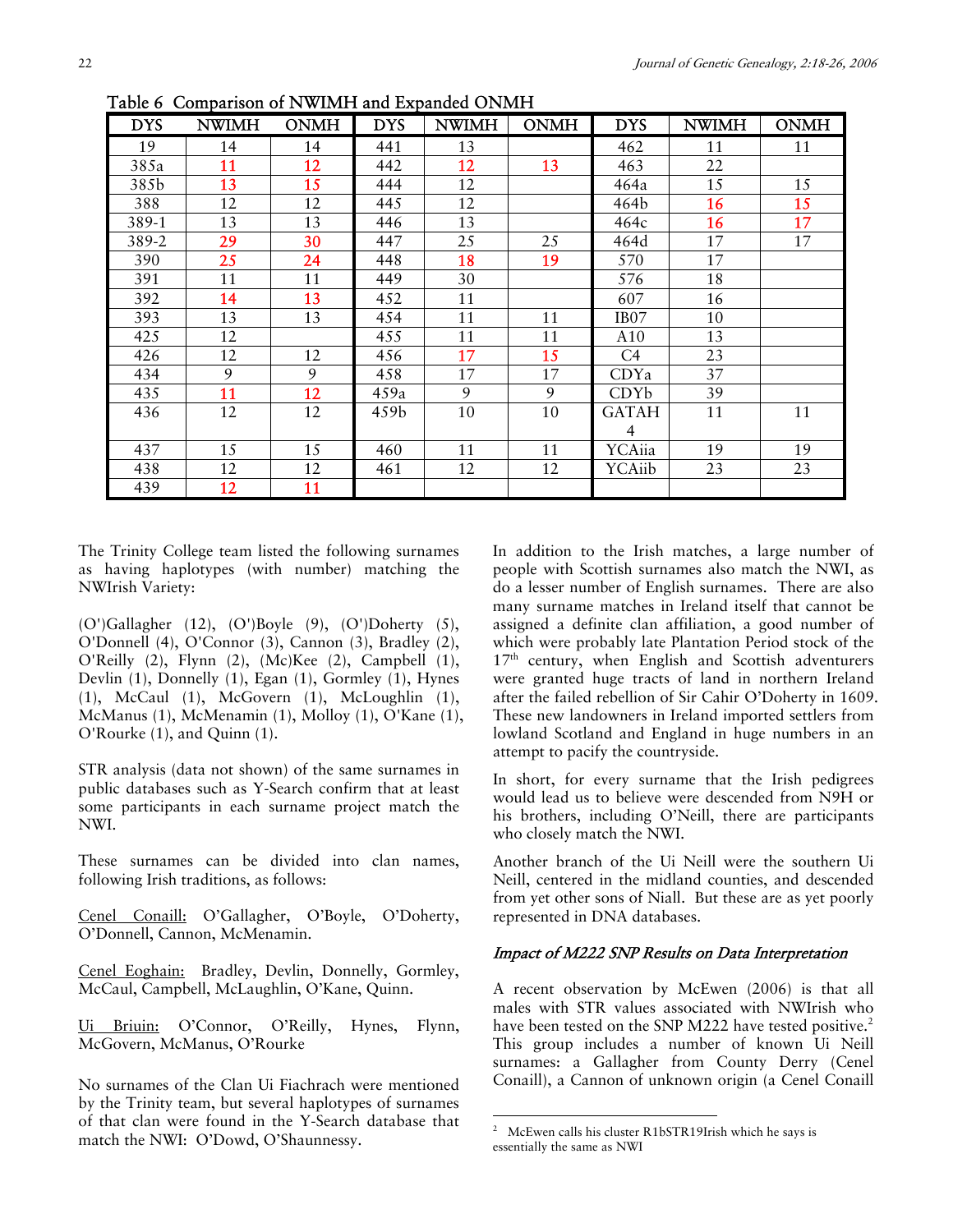surname; the O Canannans were Kings of Tirconnell prior to the O'Donnells), a Slaven from Tyrone (Cenel Eoghain) and a Burns from Sligo (Ui Briuin) all have tested M222+. Several other surnames with less definite Ui Neill clan affiliations have also tested M222+, including a Flannagan from Tyrone (possibly Cenel Cairbe mac Neill), a Bonner from Donegal and a Magonegill (both probably Cenel Conaill). The Magonegill listing states only an "origin in Ireland" but McGonagle (a variant form) is a common Donegal surname, almost unique to the northwest of Ireland. Bryson, another Donegal surname, is said to be the anglicized form of O Muirgheasain (Cenel Eoghain). A Gormley of unknown origin could be either O Goirmleadaigh (Cenel Eoghain) or O Gormghaile in Connacht, both of Ui Neill origin. A Donohoe from Cavan is probably Ui Briuin. McNickle (Mac Nicholl) is yet another surname from Ui Neill territory (Tyrone). All of these latter have also tested M222+.

If these results are reinforced as more persons are tested, it would imply that M222+ is a necessary, though perhaps not sufficient condition, to be part of the NWI grouping and, perhaps, associated with the Ui Neill. To date one of the authors of this paper (shown in Table 2 as O-36315, and identified as SKX6A in Y-Search) is the only person known to be associated with the ONMH to have been tested on M222 and he tested negative for M222. Though this is a single data point, it suggests, along with STR data, that the ON Variety is not part of the NWI. Further, it suggests that people with the ONMH are not patrilineally descended from Niall of the Nine Hostages.

### Timeline for Analysis

The timeline from Niall of the Nine Hostages forward, as per history/legend/myth is:

- 380-405: Niall of the Nine Hostages (N9H),  $127<sup>th</sup>$ King of Ireland
- 380-980: Almost all of the surnames historically linked to N9H or his brothers, branched off from the genetic line of the Tyrone O'Neills:

718: Fergal Mac Maele Duin, King of Ireland died. He was the Most Recent Common Ancestor (MRCA) of O Cathains and Tyrone O'Neills,

862-875: Either Aedh Finnliath, King of Ireland, was the MRCA of McLaughlins (MacLochlainns) and Tyrone O'Neills, or

956-980: Domhnall Ardmacha Ua Niall (O'Neill), King of Ireland, was the MRCA of McLaughlins (MacLochlainns) and Tyrone O'Neills. Domhnall, grandson of Niall Glundubh, 170th King of Ireland, was said to be the first to use O'Neill as a surname

- 1004-1030 and 1033-1036: Flaithbertach an Trostain O'Neill, King of Ailech
- 1176-1177: Aedh Macaemh Toinleasg O'Neill ("Lazy Youth"), King of Cenel Eoghain, was the MRCA of Tyrone and Clannaboy O'Neills
- 1432-1455: Eoghan O'Neill, King of Ulster, was the MRCA of Tyrone and Fews O'Neills
- 1519-1542: Conn Bacach O'Neill, King of Tir Eoghan and,  $1542-1559$ ,  $1^{st}$  Earl of Tyrone, probable MRCA of O'Neills and McShanes

As shown, almost all surnames historically linked patrilineally to N9H or his brothers are from lines branching off from the N9H line somewhere after N9H (circa 380) and before Domhnall Armacha O'Neill (died 980). The O'Neill (Ua Neill) surname was first introduced circa 950.

The patrilineal line of O'Neills is well established from 1176 to the present time but between 1036 and 1176 the historical accuracy of the O'Neill pedigree has been questioned by O Ceallaigh (1951, 1994). The period of 1036-1176 may therefore be a time of suspicion for O'Neill patrilineal decendancy. In 1176 Aedh Macaemh Toinleasg O'Neill reinstated O'Neill power after years of supremacy by their kinsmen the McLaughlins. About 400 years later, an O'Neill is said to have begun the surname McShane.

#### O Cathains and McLaughlins

The two closest kin to the O'Neills of Ireland were the O Cathains (O'Kane) and the McLaughlins of Derry/Donegal.

### O Cathains

The O Cathains were descended from Conchobhar or Conor, son of Feaghal, the Irish High King (d. 718), also an O'Neill ancestor. In later centuries they were the leading sept of the Clan Conchobhar, originally located in Magh Ith on the Donegal/Tyrone border. Sometime in the middle of the  $12<sup>th</sup>$  century they relocated to County Derry. In later centuries the O Cathains were an important sub-chieftain of the O'Neills of Ulster with branches extending into Co. Antrim. Trinity College included the O Cathains of Ulster in their list of Ui Neill matches; and entries in Ysearch for Kanes/O'Kanes in Antrim and Tyrone confirm that this sept were NWI or Ui Neill. The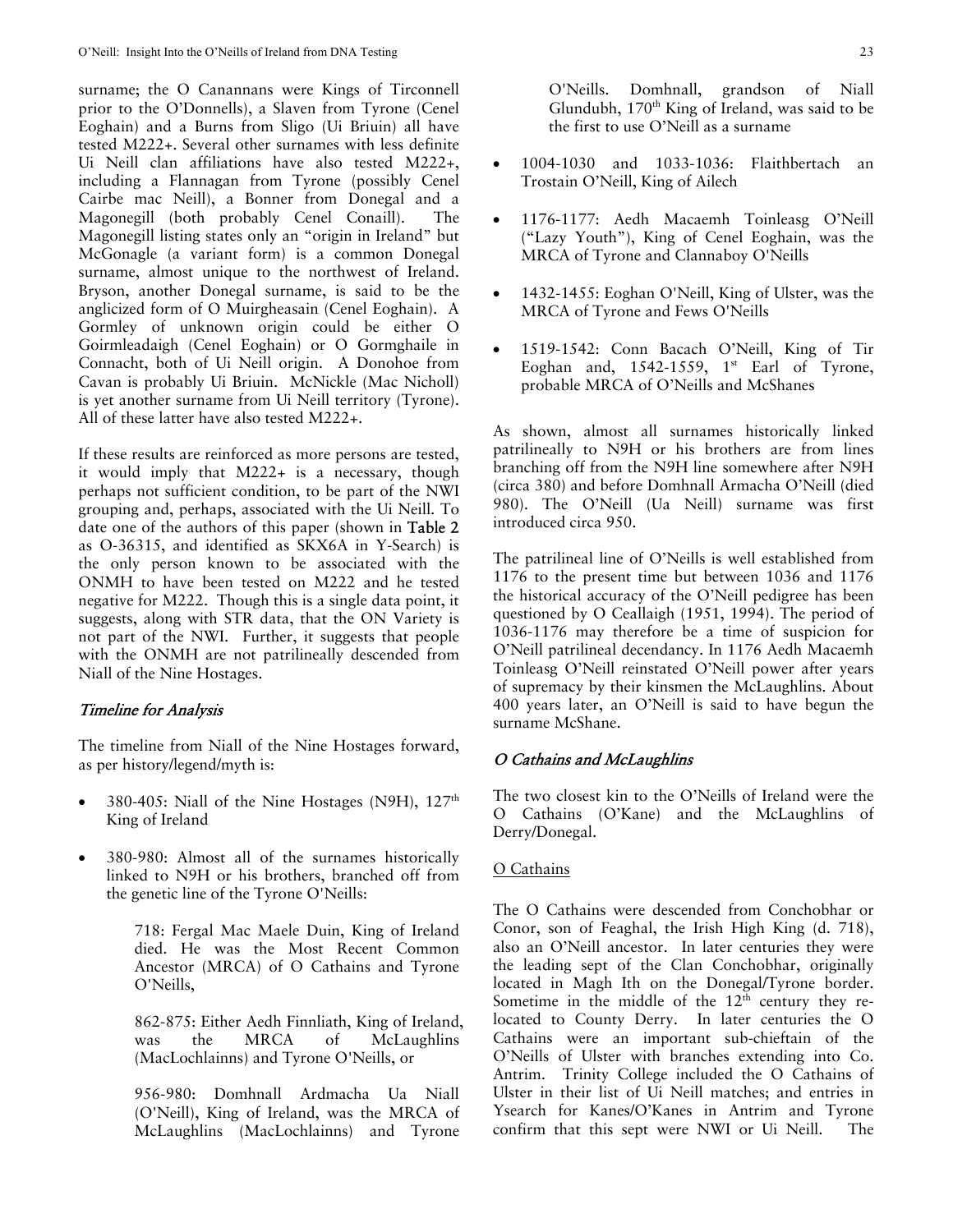McHenrys were a branch of the O Cathains of Ulster. Entries in Ysearch for McHenrys from Tyrone and Antrim also match the NWI.

### **McLaughlins**

The McLaughlins were the closest kin to the O'Neills of all the Cenel Eoghain septs. Unfortunately the McLaughlin pedigrees are in disarray making it impossible to say exactly when they branched off from the main line of the Ui Neill. Rawlinson (c1130) has the McLaughlins descend from Muirdaigh, a son of Domhnall "of Armagh" (d. 980). A slightly later source, the Book of Leinster, has the McLaughlins descend from Domhnall (d. 980), son of Aedh Finnleith (d. 876). According to traditional pedigrees (the Books of Ballymore and Lecan, both circa 1390) the O'Neills descend from Muirchertach, a different son of Domhnall "of Armagh."

There are currently twelve McLaughlin DNA samples on Ysearch. Out of these, 9 match the NWI, including a sample from Letterkenny, Donegal and one from Tyrone. Another McLaughlin from Donegal in the Sorenson database matches the NWI, as did the one McLoughlin sample in the Trinity College study

### Conclusion Based on O Cathains and McLaughlins

It appears then, based on the evidence available to date, that the main line of Ui Neill kings in Ulster were NWI at least through the 870-980 period when the McLaughlins branched off from the main line.

### Discussion of McShanes

As stated above the McShane surname has been historically linked to the O'Neill line circa 1500s. Y-DNA values for eight McShanes were found at the various databases, seven of which appear to be consistent with ON as shown in Table 7. Four McShanes, two from Tyrone (McS 1 and 2) and one each from Ireland (McS 3) and Derry (McS 4) were found at two McShane websites (2006), all similar to ON. Two were found using Y-Search, with one (McS 5) identifying his most distant ancestor as being from Desertmartin, Ulster (Co. Derry), the other (McS 6) from Ireland. SMGF yielded two additional McShanes, one (McS 7), most distant ancestor in Kansas, had ON, the other not. None of the eight McShanes can be associated with NWI. For reference in Table 7, the ONMH, from Table 6, is shown in the left column.

### Comments on the O'Neills of Clannaboy and Fews

The territory of the Clannaboy O'Neills, who branched off from the main Tyrone O'Neill line circa 1100s, was primarily in counties Antrim and Down, both greatly

under-represented in the TCD studies (2 samples, both in Antrim) making it impossible to draw any conclusions relative to the NWI or ON. The same is true of the O'Neills of the Fews, located mainly in County Armagh (2 samples), who branched off circa mid 1400s. It would be of immeasurable help in sorting through the O'Neill patrilineal decendancy if the persons recognized by the Chief Herald as heirs to the Clannaboy and the Tyrone/Fews O'Neills, or a patrilineal child/grandchild, could be persuaded to agree to DNA testing. Efforts by one of the authors have, as yet, been unsuccessful.

## Summary of Major Findings

The major findings of the present research are:

- 1. Many men with surnames patrilineally linked to the Ui Neill line have Y-STR NWIrish Variety signatures.
- 2. There are at least two separate and different groupings of O'Neills, one related to the Ui Neill (NWIrish Variety), the other not (O'Neill Variety). Together they represent a large percentage of all O'Neills in the Tyrone O'Neill (Northern Ui Neill) areas of Ireland.
- 3. To date, all persons associated with the NWIrish Variety who have been tested for M222 have tested positive.
- 4. One person with the Y-STR O'Neill Variety haplotype was tested and found to be M222-.
- 5. Y-STR test results confirm the association of O Cathains and McLaughlins with the NWIrish Variety.
- 6. Y-STR test results strongly suggest association of McShanes with the O'Neill Variety.

# Conclusions and Discussion

1. From the time of the introduction of the O'Neill surname until an unknown later date, it is likely the Royal (Tyrone) O'Neills were patrilineally connected to the Ui Neill line. This conclusion is based on the fact that a number of O'Neills have Ui Neill signatures (NW Irish Variety), as did numbers of O Cathains and McLaughlins, both of whom historically had common patrilineal ancestors with the Tyrone O'Neills (approximate 700s to 800s or 900s era). This is reinforced by the number of NW Irish Variety signatures and a number of positives for SNP M222 of persons with other Ui Neillrelated surnames.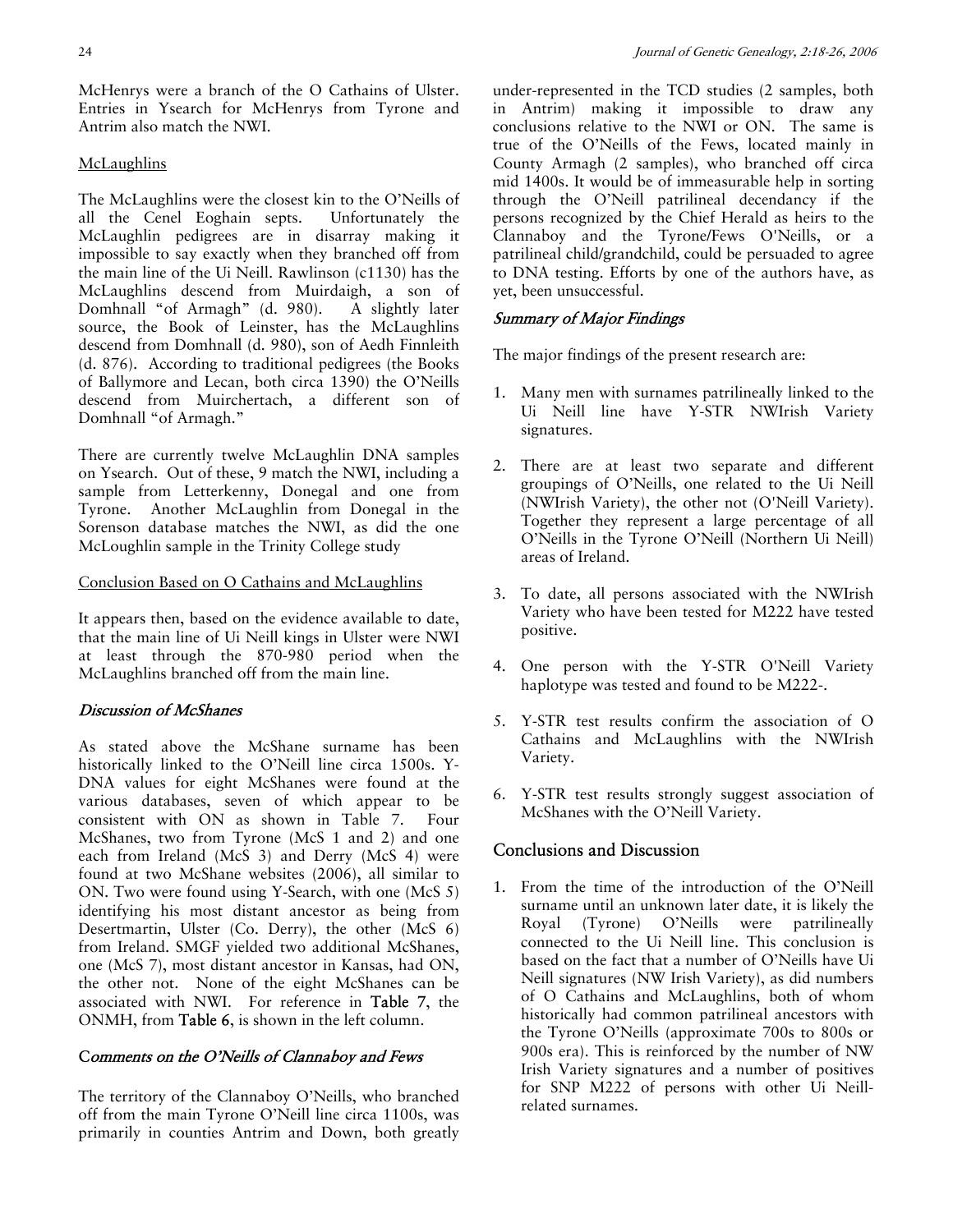- 2. At some time the Royal O'Neill line was interrupted by a Non-Paternal Event (NPE) such that later Royal O'Neills had Y-STR O'Neill Variety signatures. This is based on the size of the ON Variety, the Y-DNA results of the McShanes, who have patrilineal ancestors common to the Tyrone O'Neills circa 1500s, and the SNP M222 negative test of one person related to the O'Neill Variety.
- 3. The most likely period for the NPE was the time frame of 900s-1500s.

|                   | $\overline{ON}$ | McS             | McS                     | McS             | McS             | McS             | McS             | McS             |
|-------------------|-----------------|-----------------|-------------------------|-----------------|-----------------|-----------------|-----------------|-----------------|
|                   | MH              | 1               | $\overline{\mathbf{c}}$ | 3               | 4               | 5               | 6               | $\overline{7}$  |
| 393               | $\overline{13}$ | $\overline{13}$ | $\overline{13}$         | $\overline{13}$ | $\overline{13}$ | $\overline{13}$ | $\overline{13}$ | $\overline{13}$ |
| 390               | $\overline{24}$ | $\overline{24}$ | $\overline{24}$         | $\overline{24}$ | $\overline{24}$ | $\overline{24}$ | $\overline{24}$ | $\overline{24}$ |
| $\overline{19}$   | 14              | 14              | 14                      | $\overline{14}$ | $\overline{14}$ | $\overline{14}$ | $\overline{14}$ | $\overline{14}$ |
| 391               | 11              | 11              | 11                      | 11              | 11              | 11              | 11              | 11              |
| $\overline{385a}$ | $\overline{12}$ | 12              | 12                      | 12              | 12              | 12              | 12              | $\overline{12}$ |
| 385 <sub>b</sub>  | $\overline{15}$ | 15              | 15                      | 15              | 15              | 15              | 15              | 15              |
| $\overline{426}$  | $\overline{12}$ | $\overline{12}$ | $\overline{12}$         | $\overline{12}$ | $\overline{12}$ | $\overline{12}$ | $\overline{12}$ | $\overline{12}$ |
| 388               | $\overline{12}$ | $\overline{12}$ | $\overline{12}$         | $\overline{12}$ | $\overline{12}$ | $\overline{12}$ | $\overline{12}$ | $\overline{12}$ |
| 439               | $\overline{11}$ | $\overline{11}$ | $\overline{11}$         | $\overline{11}$ | $\overline{11}$ | $\overline{11}$ | $\overline{11}$ | $\overline{11}$ |
| $389 - 1$         | $\overline{13}$ | $\overline{13}$ | $\overline{13}$         | $\overline{13}$ | $\overline{13}$ | $\overline{13}$ | $\overline{13}$ | $\overline{13}$ |
| 392               | 13              | 13              | 13                      | 13              | 13              | 13              | 13              | $\overline{13}$ |
| $389 - 2$         | $\overline{30}$ | 31              | 31                      | $\overline{31}$ | 30              | 30              | 31              | 31              |
| 458               | $\overline{17}$ | $\overline{16}$ | $\overline{16}$         | $\overline{16}$ | $\overline{16}$ |                 |                 | 16              |
| 459a              | $\overline{9}$  | $\overline{9}$  | $\overline{9}$          | 9               | $\overline{9}$  |                 |                 | 9               |
| 459 <sub>b</sub>  | $\overline{10}$ | 10              | $\overline{10}$         | 10              | 10              |                 |                 | $\overline{10}$ |
| 455               | $\overline{11}$ | $\overline{11}$ | $\overline{11}$         | $\overline{11}$ | $\overline{11}$ |                 |                 | $\overline{11}$ |
| 454               | 11              | 11              | 11                      | 11              | 11              |                 |                 | 11              |
| $\overline{447}$  | $\overline{25}$ | $\overline{25}$ | $\overline{25}$         | $\overline{25}$ | $\overline{25}$ |                 |                 | $\overline{25}$ |
| 437               | 15              | 15              | $\overline{15}$         | 15              | 14              |                 |                 | 15              |
| 448               | $\overline{19}$ | $\overline{19}$ | $\overline{19}$         | $\overline{19}$ | 19              |                 |                 | $\overline{19}$ |
| 449               |                 | 29              | 29                      | 29              | 29              |                 |                 | 29              |
| 464a              | 15              | $\overline{15}$ | $\overline{15}$         | $\overline{15}$ | $\overline{15}$ |                 |                 |                 |
| 464b              | $\overline{15}$ | $\overline{15}$ | $\overline{15}$         | 15              | $\overline{1}5$ |                 |                 |                 |
| 464c              | $\overline{17}$ | 17              | 17                      | 17              | 17              |                 |                 |                 |
| 464d              | 17              | 17              | 17                      | 17              | 18              |                 |                 |                 |
| 460               | 11              |                 |                         |                 |                 | 11              |                 | 11              |
| <b>GATA</b>       | 11              |                 |                         |                 |                 | 11              |                 | 11              |
| H <sub>4</sub>    |                 |                 |                         |                 |                 |                 |                 |                 |
| YCAIIa            | $\overline{19}$ |                 |                         |                 |                 | 19              |                 | 19              |
| <b>YCAIIb</b>     | 23              |                 |                         |                 |                 | 23              |                 | 23              |
| 456               | $\overline{15}$ |                 |                         |                 |                 | $\overline{15}$ |                 | 15              |
| $\overline{607}$  |                 |                 |                         |                 |                 | $\overline{15}$ |                 |                 |
| $\overline{576}$  |                 |                 |                         |                 |                 | $\overline{17}$ |                 |                 |
| 570               |                 |                 |                         |                 |                 | 18              |                 |                 |
| <b>CDYa</b>       |                 |                 |                         |                 |                 | $\overline{36}$ |                 |                 |
| CDYb              |                 |                 |                         |                 |                 | 37              |                 |                 |
| 442               | $\overline{13}$ |                 |                         |                 |                 | $\overline{13}$ |                 | 13              |
| $\overline{438}$  | 12              |                 |                         |                 |                 | 12              |                 | $\overline{12}$ |
| 461               | $\overline{12}$ |                 |                         |                 |                 |                 |                 | $\overline{12}$ |
| 462               | $\overline{11}$ |                 |                         |                 |                 |                 |                 | $\overline{11}$ |
|                   |                 |                 |                         |                 |                 |                 |                 |                 |

Table 7 Y-STR Values for McShanes

4. Another alternate (but in our opinion, less likely) scenario would be that the main O'Neill Variety were non-related male introgressors absorbed into the clan from the surrounding population. But the main O'Neill Variety shows a strong founder effect more consistent with a single NPE or introgression event than with a random gathering of unrelated males into the clan. Furthermore, Y-STR signatures suggest the connection of the McShanes to the O'Neill Variety, consistent with historical links. The large numbers of O'Neills who match the main O'Neill variety appear to be the line of the chieftains who would have had a selective advantage in the survival of their genes.

### Electronic-Database Information

| www.smgf.org    | Y-STR database |
|-----------------|----------------|
| www.ysearch.org | Y-STR database |
| www.ybase.org   | Y-STR database |

### Addresses of Surname Project Web Sites

The McShane Family http://members.aol.com/maryferns/myhomepage/mcshane-y.htm

Clan McShane-Johnson-MacSeai'n Registry http://www.clanmcshane.org/registry.htm

O'Dowd Clan DNA Project http://mysite.verizon.net/cdowd7/dna.htm)

#### O'Neill

http://www.familytreedna.com/(dcc5umelsf3kyl55cprh0 ubg)/public/oneill/index.aspx

#### Neal-O'Neal

http://www.familytreedna.com/(nbqin355gwwm2gy2t1s rh445)/public/Neal-2/index.aspx

#### O'Neal

http://www.familytreedna.com/surname\_join.asp?code= K91143&special=True&projecttype=S

#### References

ISOGG (2006) The Y-DNA Haplogroup Tree. (website)

Moore LT, McEvoy B, Cape E, Simms K, Bradley DG (2006) A Y-Chromosome Signature of Hegemony in Gaelic Ireland. Am J Hum Genet 78:334-8. See also Supplementary Data.

McEvoy B, Bradley DG (2006) Y-Chromosomes and the Extent of Patrilineal Ancestry in Irish Surnames. Hum Genet 119 (1-2):212-219. See also Supplementary Data.

McEwen J (2006) R1b1c7 haplogroup M222 SNP aka North West Irish Variety, IMH and R1bSTR19Irish (website).